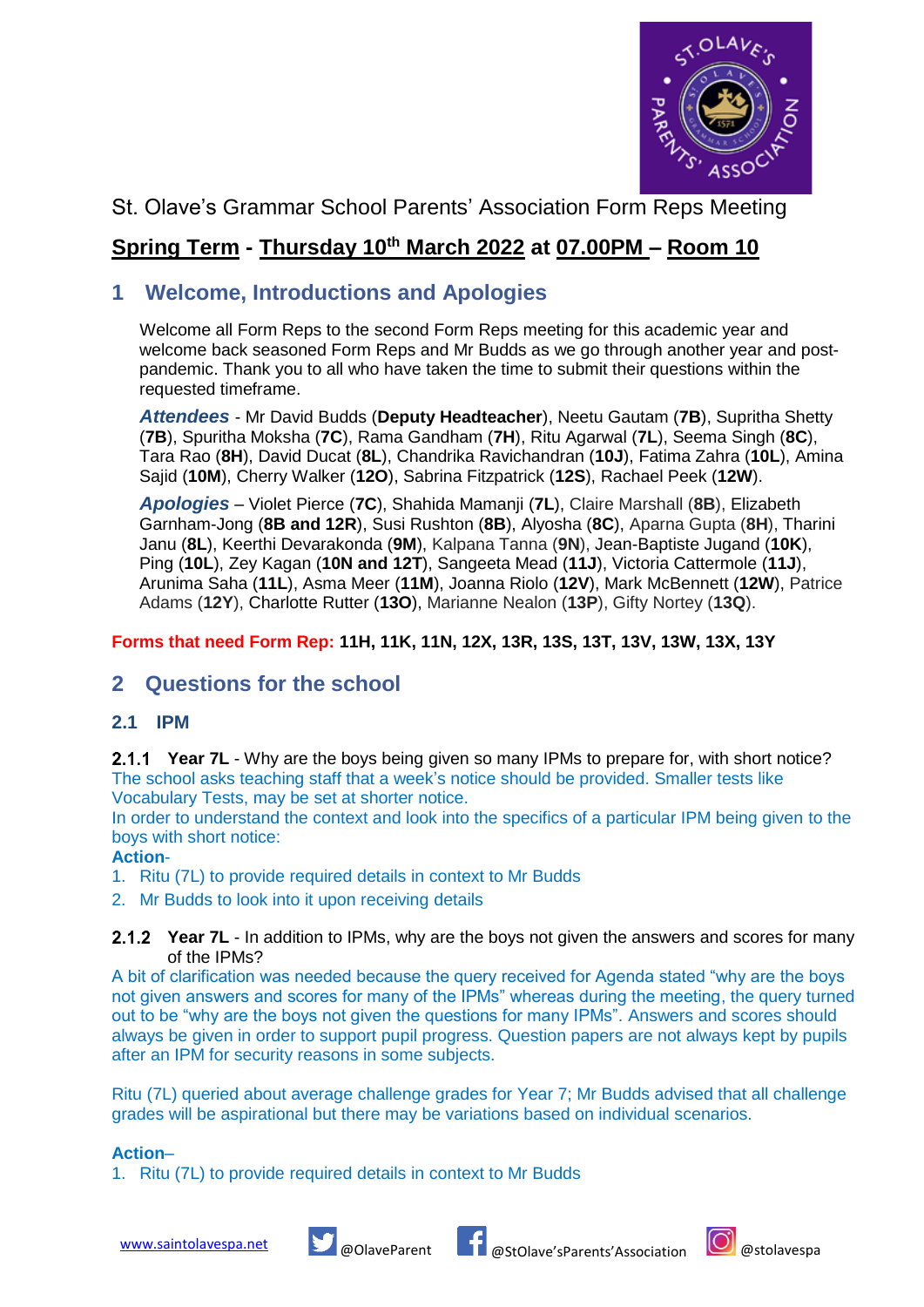

2. Mr Budds to reinforce with colleagues that answers should always be shared after IPMs to ensure pupils' access to fullest range of marks

### **Year 7L** - How many IPMs take place each term?

**Repeat question from last Agenda** – please read the text below extracted from **Section 2.15 in the minutes of Form Reps Autumn Term Meeting held on 10th November 2021**.

#### Year 7 - **How often does each subject have an IPM and is there a timetable for them?**

Details of the IPM Scheme are available on school website under [Teaching & Learning -](https://www.saintolaves.net/10/policies/category/7/teaching-learning) Policies - [St. Olave's Grammar School \(saintolaves.net\).](https://www.saintolaves.net/10/policies/category/7/teaching-learning) There is no published timetable available for IPMs.

Mr Budds advised that the school was currently exploring reforms to the IPM system and Key Stage 3 challenge grades.

## **2.2 ONLINE CLASS and PARENTS EVENING BOOKING**

**2.2.1 Year 8L** - Will the school consider streaming all lessons in Teams so that those children who are unable to be in school for one reason or the other can join in with the lessons. I understand that some grammar schools have that option available?

It is an option that the school has deployed in the past but is not planning to pursue at the moment. The school will continue to teach those attending lessons in person and setting work for those who are unable to attend owing to isolation. Blended learning may work to an extent but the current approach is aiming towards fewer students being absent from lessons and more students being able to attend and access the lessons in person.

Teachers have the option to run simultaneous teaching in class and on Teams but this type of blended learning approach creates challenges for the teachers delivering the lesson, and the school remains very much aware of the enhanced workload challenges faced by teachers since the start of the pandemic.

**Year 8L** - The current system for booking parents evening slots with teachers works on the basis of students booking face to face with teachers when they have their lessons. Some teachers also say they do not want messages from pupils and prefer to only book in person. Could there not be a better system of requesting slots electronically and the teachers can prioritise who they should speak to rather than on a first come first served basis as it is now?

The school trialled an electronic system of booking slots last year. Since we are back in school in terms of usual learning, interaction and communication, the school is reverting to the hard copy practice for bookings in which staff have a booking sheet and pupils discuss available slots directly with staff and take a note of their timetable for the evening in their planners.

Under this system the teachers can readily prioritise whom they would like to speak to (rather than first-come-first served basis) depending on the priority, need and context. Where parents are unable to book a slot and request feedback, they can contact staff who can send an email or make a phone call if need be in order to offer feedback.

In most cases the teachers shouldn't run out of slots considering a KS3 teacher would be teaching 32 students per class on an average (and with 33 available slots on a given evening); the exception would be where the teacher taught more than one class in a given year group in which case they would prioritise the booking of appointments on the basis of need.



[www.saintolavespa.net](http://www.saintolavespa.net/) **W** @OlaveParent **#1** @StOlave'sParents'Association **@**stolavespa

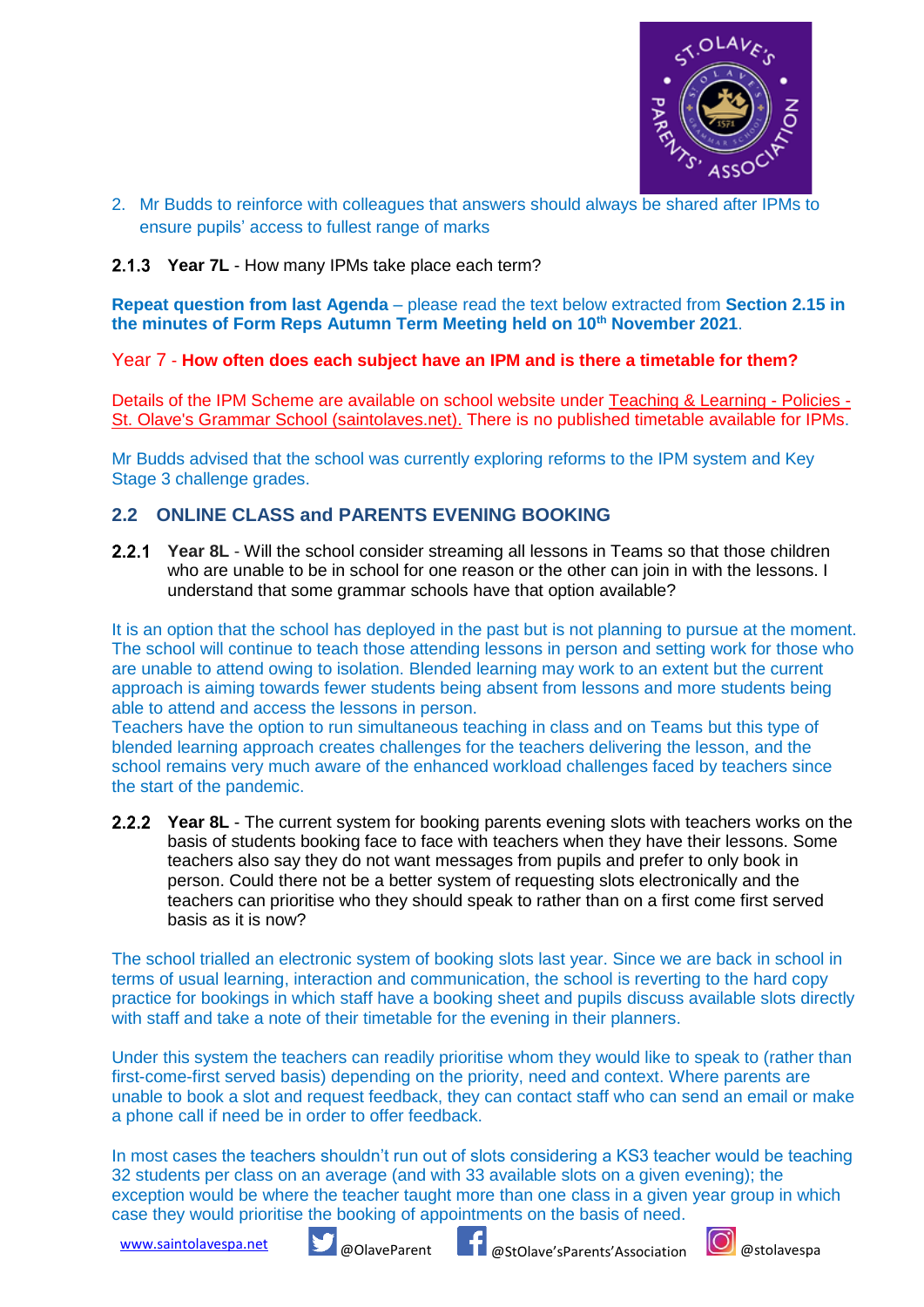

Upon concern raised about the gap between the slots, it was advised that the current approach for booking slots is to inculcate independence amongst students, while they manage the scheduling of slots productively and effectively using their planner.

Teachers can and often do request slots of pupils who do not approach them to make an appointment (i.e. if they are concerned that a student whose parents they would wish to speak with is not booking an appointment).

It was pointed out that the Parents Evening for Y10 was conducted remotely which gives more flexibility. Mr Budds advised that the school had adopted a hybrid approach to remote/in-person parents' evenings this year (for instance, the parents of Y7 and Y12 are new to the school and would not have met the teachers at all or the parents of Y8 who would like to discuss GCSE options. Based on this rationale, Parents Evening for Y7, Y8 and Y12 were conducted in person at school this year, with other year groups' Parents' Evenings taking place remotely.

Upon concern raised by Ritu (7L) about no slots in Y7 for Computing for Parents Evening - **Action**:

- 1. Ritu to provide requested details to Mr Budds
- 2. Mr Budds to look into it upon receiving the information
	- Mr Budds has raised with the teachers concerned and with the Head of Department and Head of Faculty. One teacher teaches one Y7 form Computing and had not yet opened up for appointments with his class. This has now happened. The other teacher teaches one Y7 Maths class and the remaining three Y7 Computing classes. His available slots are therefore very limited and most have gone to his Maths class rather than his Computing classes. He has shared relevant comments where he felt them necessary with the relevant Y7 Maths teacher for these Computing classes. Whilst this staffing allocation was a necessary one for this year and has driven this particular issue, the allocation of teachers to Year 7 classes will be reviewed for the coming academic year.

### **2.3 YEAR 11**

**2.3.1** After having completed the  $6<sup>th</sup>$  form application form, can we assume that each student's choice of A levels will be available in September (as long as entrance criteria are met)?

#### As relates to Olavians currently in Year 11, yes.

The Sixth Form timetable will be built around the academic aspirations of internal Olavian Year 11 students indicated by their choice of subjects. It will be further informed by anticipated uptake in each subject as relates to the external cohort (*i.e.* those who join the school in Year 12).

2.3.2 Is there an assembly or ceremony to present GCSE certificates, is there a date for this yet, and who will be invited?

St Olave's doesn't formally present GCSE certificates to all students during an assembly or a ceremony. However, the schools Senior Prize Giving evening runs (usually on the Wednesday of 2<sup>nd</sup> or 3<sup>rd</sup> week of September) every year. During this event, prizes for outstanding achievements at GCSE are awarded to a large number of students for formal recognition of their performance. This date is in the school calendar. Later on, in the Autumn term, the physical certificates are collected by the students from the Exams Office.





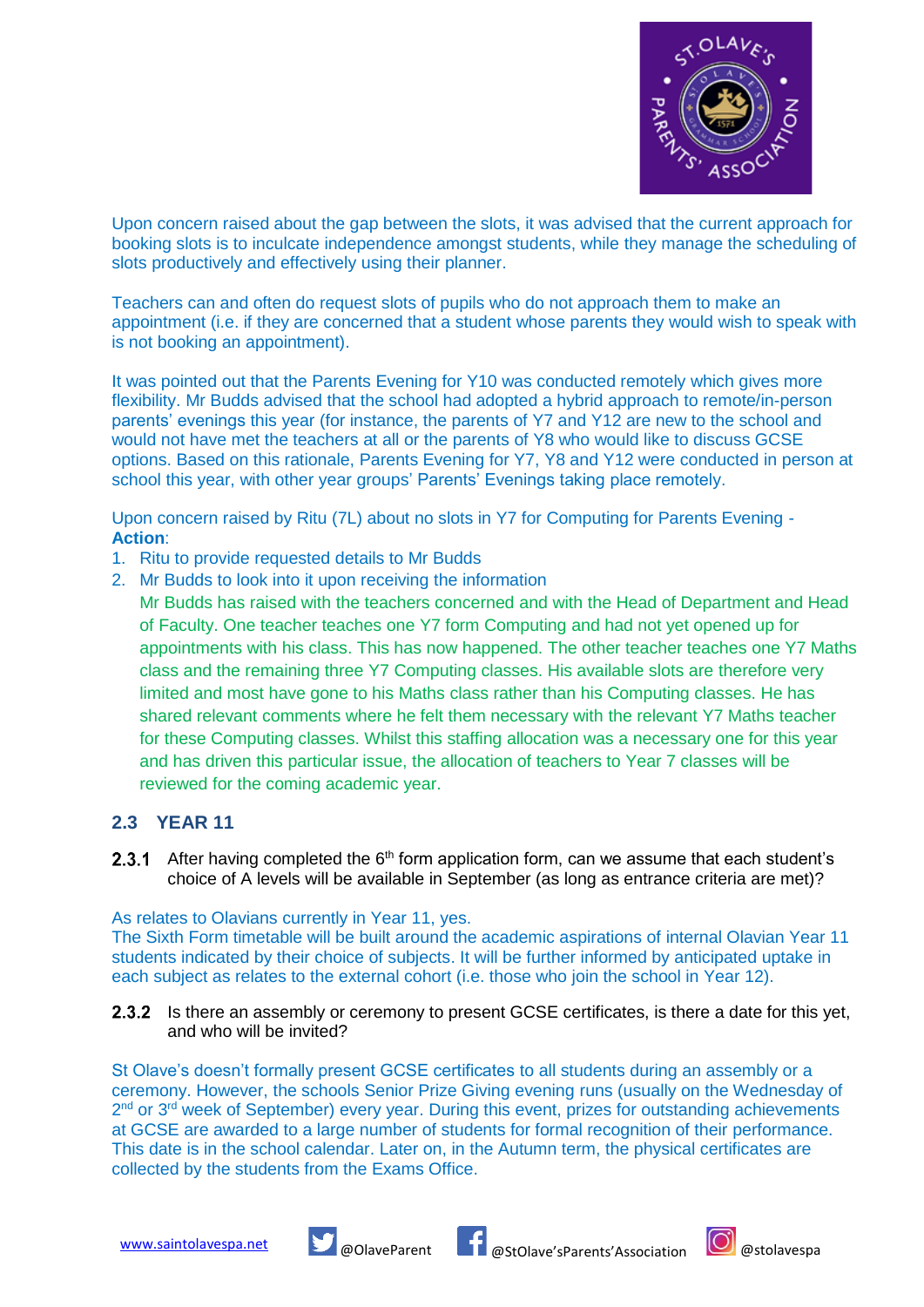

### 2.3.3 After GCSEs, are there any trips or activities planned for the current Y11?

No trips are planned. Students of Y11 are encouraged to engage in work experience and any bridging work set by departments for Sixth Form subjects. There is also a Sixth Form Introduction Day in which the emphasis would be on activities like presentations, taster lessons and Sixth Form guidance to enable the students to prepare for A-Level study at St Olave's. This would take place after GCSE exams are completed (likely Thursday 30<sup>th</sup> June/7<sup>th</sup> July, but still tbc this year – details will be circulated to Y11 pupils and parents when available).

# **2.4 YEAR 12**

**2.4.1** Why have year 12 not had Mock exams this term, as they have in previous years? In the absence of proper GCSEs last year, exam practice and technique is key in their preparation.

Year 12 will have a mock exam for their AS-Level subject on Monday 28<sup>th</sup> March. The actual AS-Level examination for the "fourth subject" will take place later on in May or very early June (it will vary from subject to subject and details will be shared with student by the Exams Office). For the three subjects which students are taking through to A-Level study in Year 13, internal examinations will take place in the fortnight after the summer half term break, once the AS-Level exams have finished. Precise details will be shared with Y12 pupils and parents in due course.

After the internal Year 12 exams (which, along with classwork and homework throughout the year, are a key piece of evidence for determining UCAS grades), the Y12 students have an off-timetable UCAS Day (potentially Monday  $20<sup>th</sup>$  June this year – date tbc shortly). This day prepares students to commence work on the university application process.

A query was raised whether St. Olave's uses external or internal papers for the AS-Level mock examination. Mr Budds advised that due to various factors (i.e. security, possibility of leaking of papers in the public domain), the departments often produce their own papers, but some will use secure material from prior year's public examinations whether in whole or in part. For the internal end of year exam papers, the papers will be produced by the school, albeit some questions may come from past papers.

St Olave's agrees that the exam practice and techniques play a key role in pupils' preparation for public examinations (GCSE and A-Level), especially physical preparation like sitting for an exam without a mobile or a watch, adhering to a formal dress code, clear pencil case with the required stationery items, reaching the examination venue on time following the correct procedure and drill etc. Being familiar with these important routines helps to instil a sense of discipline and personal responsibility within the exam cohorts.

## **2.5 PE/GAMES LESSONS**

**2.5.1 Year 7L -** Many of the boys in Year 7 enjoy playing basketball and there is quite a bit of interest in having a club for this which the school does not have. What can be done to create a club or a team for this?

Mr Budds have been advised by Mr Kenwood (Director of Sport) that there is a basketball club specifically for Y7 (Monday lunchtime). The details of this club are regularly advertised on the screens within the school. No team has been created currently as we do not have the staffing capacity to run an additional Y7 team above and beyond the main sports which the school runs. A query was raised if Y7 basketball club is supervised by teachers or prefects. Another query was raised if a basketball club is being run for Y8 too.



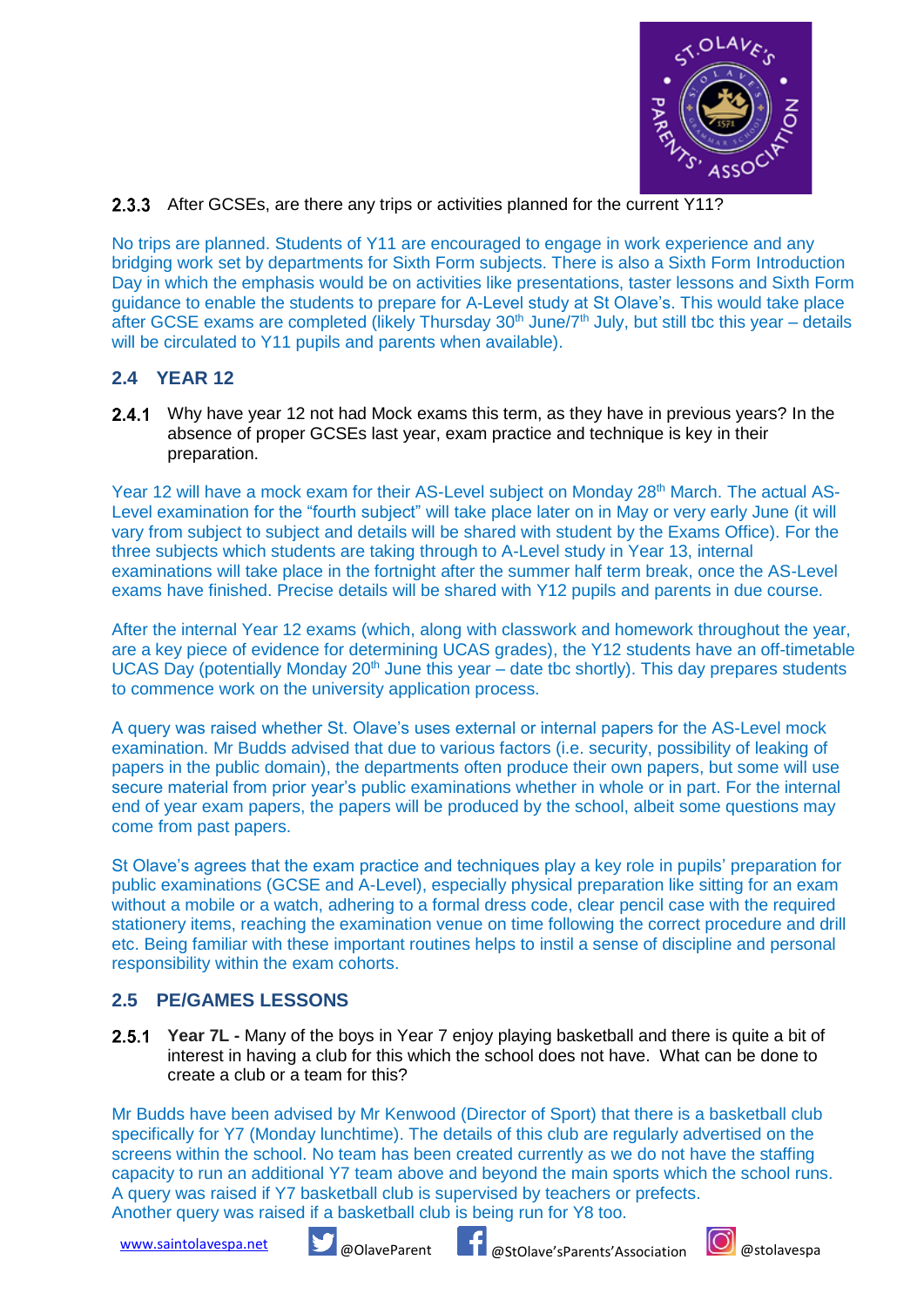

### **Action:**

- 1. Mr Budds to find details on the level of supervision for Y7 basketball team
- 2. Mr Budds to find out if there is a basketball club for Y8 Mr Kenward has confirmed that a Y8 basketball club runs on Tuesday lunchtime. Both the Y7 and Y8 basketball clubs are run primarily by Sixth Form Sports Prefects, but overseen by staff who work in the Gym and the Sports Hall supervising all lunchtime activities.

# **2.6 HPV Vaccine**

**Year 8H** - Can you please ask when will the boys be offered the HPV vaccine? The vaccine is routinely recommended for all girls and boys at 11 to 14 years and first dose offered in school year 8 in England.

As per the information from Reception colleagues, HPV has been provided to Y9 and Y10 this week. **Y8 students will receive their first dose of the HPV vaccine on 4th May 2022**.

# **2.7 Cardiac Risk in the Young – C.R.Y**

**Year 10L** - A parent asked if there is any plan to have a cardiac screening at school. I remember PA organised it when our boys were year 8 for older boys at school. <https://www.c-r-y.org.uk/> This charity can be invited to do a screening at school, I think. Some countries do this as part of mandatory health checks but UK doesn't do it. Therefore, parents will have to pay. I understand if there is not enough interest at school.

Since this event used to be run by PA, the information was shared by Rachael Peek (12W) highlighting that St. Olave's is on the waiting list and when the slots become available, the organisation would get in touch with St. Olave's PA.

# **3 Any other business**

## **3.1 Bebras Challenge – raised by Neetu Gautam (7B)**

Bebras challenge test was taken by some Y7 pupils in November and February; several pupils expressed a concern to their parents that they were not provided with enough appropriate material to prepare for these competitive challenges. The pattern and type of questions in the actual exam was felt to be very different to the example questions which were provided from the Bebras website as a practice.

All agree that if pupils are participating in a competitive exam they should be provided with appropriate information on how and what material they should use. **Action:**

- 1. Neetu to provide details requested by Mr Budds to enable follow up
- 2. Mr Budds to look into the subject upon receiving information

## **3.2 Y10 homework – raised by Fatima Zahra (10L)**

A particular homework was set at 10pm to be handed in the next day. Mr Budds confirmed that all homeworks should be set orally in actual lessons so that pupils can record them in their planners and that all staff are aware of this requirement. This recognises the fact that pupils may not necessarily be able to check on Teams outside of school hours. If teachers wish to confirm the HW set in class via Teams then they may do so, but they are asked to set these at appropriate hours in order to promote a healthy work life balance. Mr Budds has given notices to this effect already in staff briefings this year.